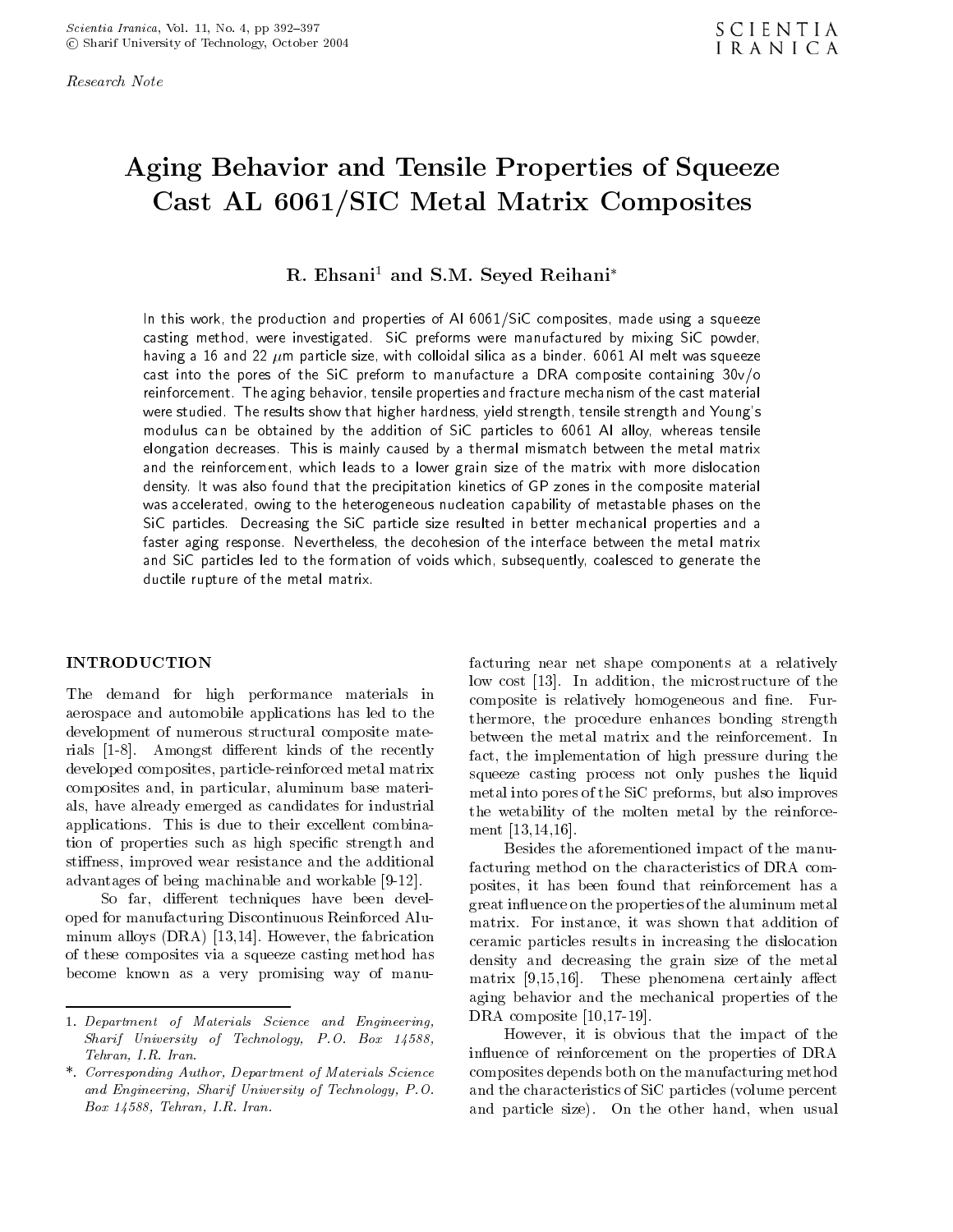casting methods, such as the vortex procedure, are used for fabrication of DRA composites, it is barely possible to obtain composites with more than  $20v/\sigma$  of the reinforcement. In this study, the squeeze method was successfully implemented for manufacturing high content SiC particles using <sup>a</sup> special procedure for fabricating the preforms. Good adhesion between the metal matrix and the reinforcement was obtained. The influence of adding SiC particles and, in particular, the size of the reinforcement particles on the aging behavior of the materials was then studied. This investigation for composite materials, with high amounts of the reinforcement made by squeeze casting, has not been done exclusively, i.e., in addition to the valuable mechanical strengths which were obtained, the impact of the reinforcement, at such <sup>a</sup> high level, on the aging behavior, is addressed and discussed. This article presents the influence of reinforcement on the precipitation kinetics of GP zones during aging and its resulting impact on the mechanical properties of the investigated DRA composites.

#### EXPERIMENTAL PROCEDURE

#### Materials

Commercial 6061 aluminum alloy was used as the metal matrix and SiC particles as the reinforcement. The metal matrix alloy consists of (in weight percent) 0.99 Mg, 0.73 Si,0.5 Fe, 0.4 Cu, 0.11 Zn, 0.07 Cr and the rest being aluminum. SiC particles were of an abrasive grade with median particle sizes of 16 and 22  $\mu$ m. Figure 1 shows a SEM micrograph of the SiC particles.

# Fabrication of SiC Preform

Colloidal silica was used as the binder for the manufacturing of SiC preform. At first,  $150 \text{ g}$  of SiC



particles were mixed with the silica in <sup>a</sup> container. Two SiC particle sizes of 16 and 22  $\mu$ m were used. Then, this mixture was poured into a cylindrical mold of 20 mm height and 100 mm diameter. After baking this mixture at  $120^{\circ}$ C for 24 hrs, the dry preform was sintered at  $1000^{\circ}$ C for 4 hrs. The volume fraction of SiC in the preform was 30v/o.

# Squeeze Casting

The composite samples were produced via <sup>a</sup> squeeze casting method. Figure <sup>2</sup> shows the schematic of the apparatus used in this study. At first, the mold and the SiC preform were preheated to  $300^{\circ}$ C. Then, the molten 6061 aluminum alloy was poured into the mold at 800°C. Subsequently, a 100 MPa pressure was applied to the mixture using <sup>a</sup> hydraulic press. The molten aluminum alloy was, therefore, inltrated into the preheated reinforcement preform and solidied. Since the solidication time is very short when using a high pressure (70-100 MPa) for squeezing the liquid metal, it is expected that <sup>a</sup> no reaction zone would develop on the interface of the matrix and the reinforcement, giving void free and high strength composites as cited in [9,13,14,20].

# Heat Treatment

After squeeze casting, all specimens were homogenized at  $530^{\circ}$ C for 3 hrs. Then, the solution heat treatment was employed for 2 hrs at  $557^{\circ}$ C, followed by water quenching. Finally, all specimens were aged at  $175^{\circ}$ C at varying times.

# Material Characterization

Tensile test specimens were machined from the cast block according to ASTM-E8M Standard. The length and diameter of the gage were <sup>30</sup> and <sup>6</sup> mm, respectively. Here, it is pertinent to point out that three



Figure 1. SEM micrograph of SiC particles used in this study.



Figure 2. Schematic diagram of the squeeze casting apparatus.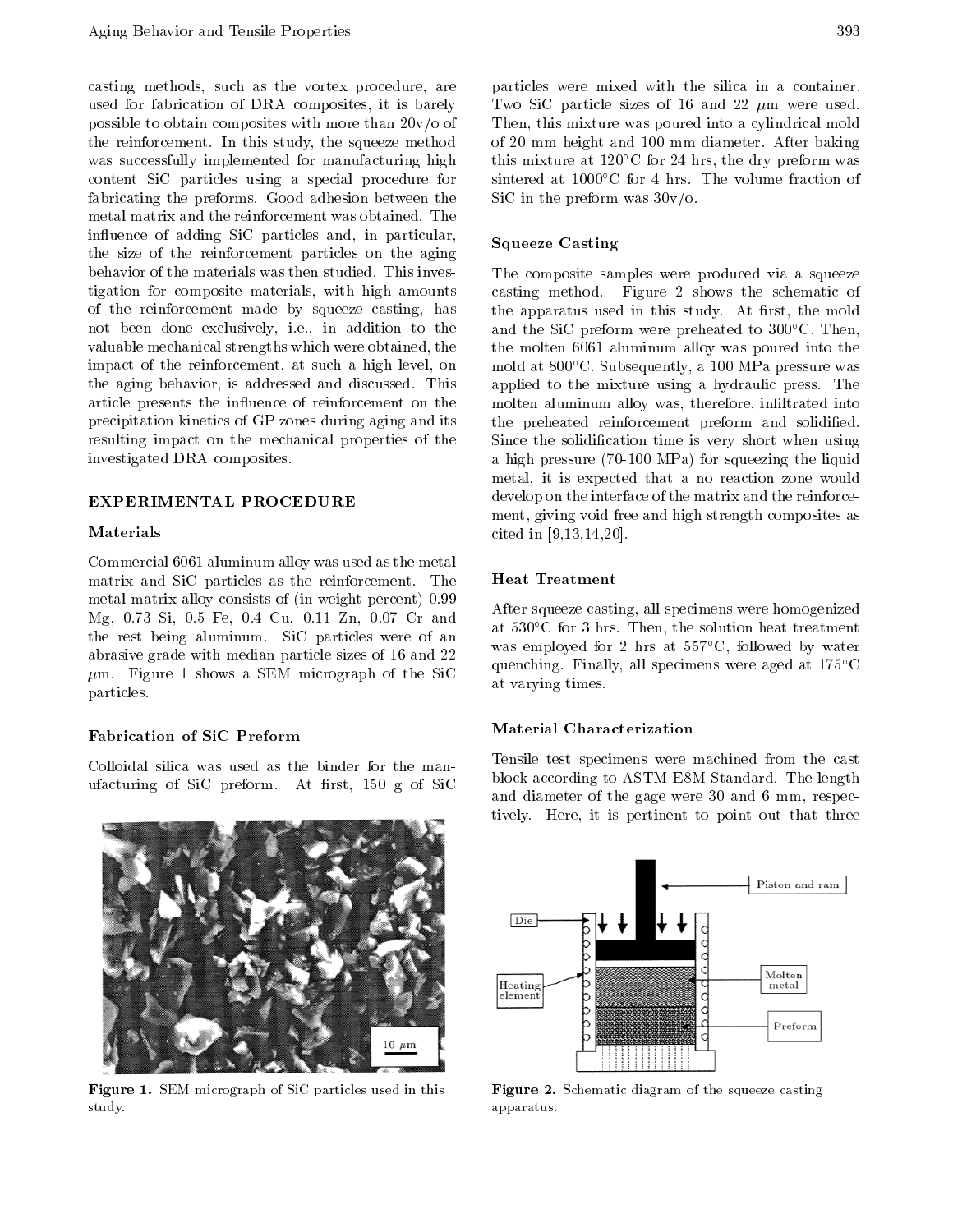tensile tests were done for each run and the results were reported using the mean square method. The scatter among the experimental data is less than 5%. After machining, the gage surface of the specimens was mechanically polished using 100, <sup>200</sup> and <sup>500</sup> mesh abrasive papers to remove scratches and machining

The apparent hardness of the composite material was evaluated using the Brinell method, employing <sup>a</sup> 2.5 mm ball at <sup>15</sup> and <sup>30</sup> <sup>g</sup> loads. Sample tests for microstructural examinations were prepared using the standard metallographic method. Scanning Electron Microscopy (SEM) and Optical Microscopy (OM) were performed to evaluate the distribution of the SiC particles and the degree of perfection of the inltration process. The fracture surface of the composite was also examined using SEM.

# RESULTS AND DISCUSSION

#### Microstructure

The most important factor in the fabrication of DRA composites is the uniform dispersion of the reinforcement. So, the appearance of the microstructure could give an insight into the quality of the composite. Figure 3 shows the microstructure of the Al  $6061/SiC_p$ composite made by the squeeze casting method. One can see that the distribution of SiC particles is relatively uniform and the infiltration of Al 6061 alloy is virtually complete.

# Aging

The strength of Al 6061/SiC composites can be further improved via precipitation hardening, i.e., the precipitation of metastable phases during the aging of a supersaturated solid solution. The generally admitted precipitation sequence in Al 6061 alloy is:



- 2. Vacancy silicon clusters,
- 3. GP zones,
- 4.  $\beta''$  coherent needle phase precipitates,
- $\beta'$  semicoherent rods,
- 6. Equilibrium  $\beta$  plates [18].

Figure 4 shows the effect of aging time on the hardness of reinforced and unreinforced Al 6061 alloy. One can notice that an increase in the hardness of the composite materials occurred after the aging treatment. However, it is of interest to note that peak hardness was observed at lower aging times for the DRA composite compared to the Al base alloy (125 min for the composite and <sup>185</sup> min for the Al alloy). In addition, using smaller SiC particle size resulted in <sup>a</sup> faster aging response, i.e., the time of peak hardness decreased from 125 to <sup>106</sup> min. These results indicate that the addition of reinforcement to the aluminum matrix accelerates the aging kinetic. This behavior can be related to the high matrix dislocation density induced by the mismatch between the matrix and the reinforcement [15,17,19]. It is well known that high dislocation density in the metal matrix promotes dislocation-assisted diffusion of the aging elements. On the other hand, the influence of the reinforcement on the aging behavior can be attributed to the heterogeneous nucleation capability of metastable phases on the SiC particles [9,10,18,19]. It can, therefore, be concluded that both nucleation and growth of the GP zone are influenced by the ceramic particles. Here, if smaller SiC particle size is used, the total interface area between the metal matrix and the reinforcement would be higher, while the mean intercept distance between the particles would be lower. So, the dislocation density of the matrix increases, whereas the diffusion distance decreases. This results in a faster aging response, as cited above.



Figure 3. Characteristic microstructure of 6061Al/SiC  $(22 \mu m)$  composite.



Figure 4. Brinell hardness versus the aging time for the investigated materials.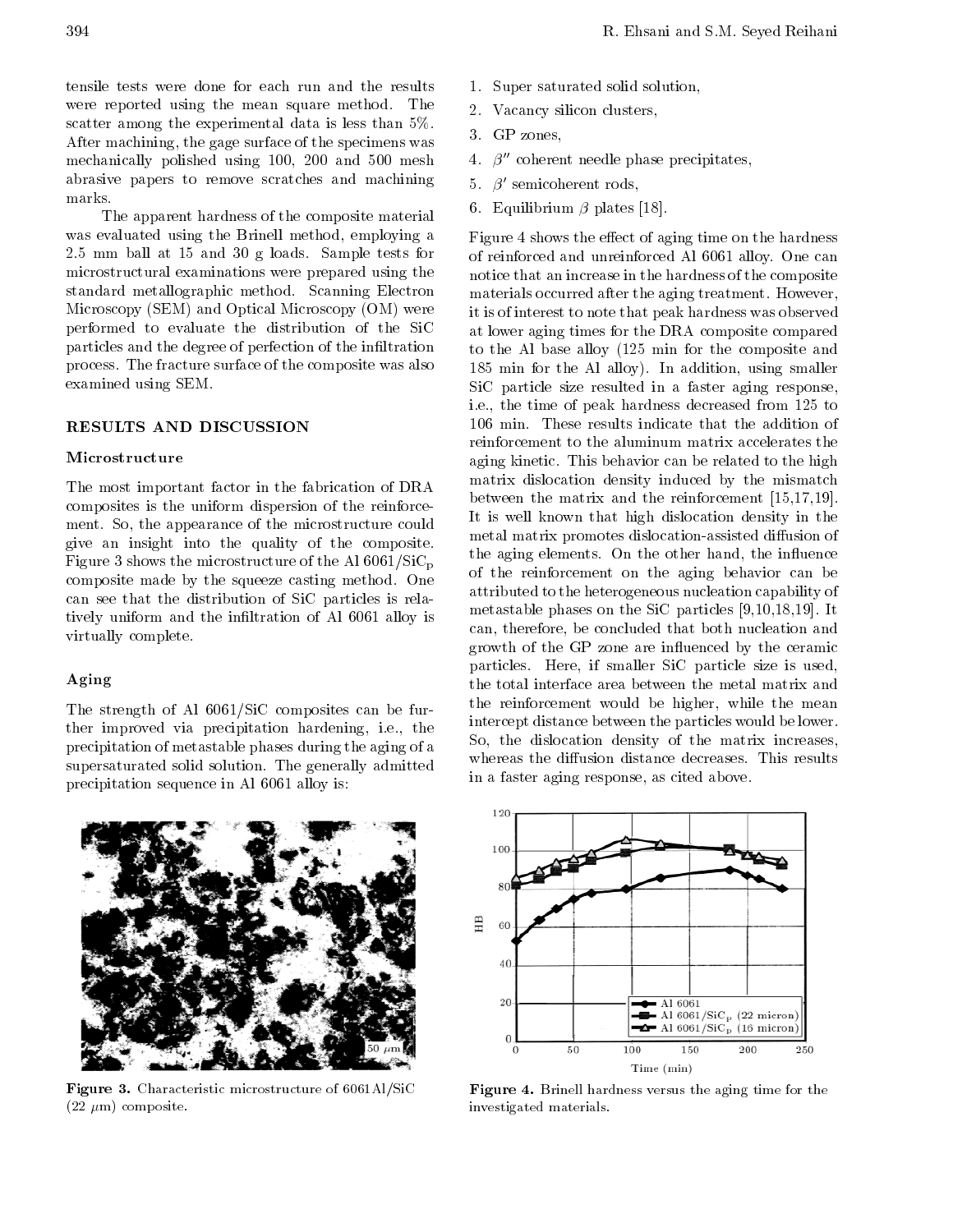# Tensile Properties

The tensile properties of the 6061 aluminum alloy and the DRA composite materials were evaluated according<br>to the ASTM-E8M Standard at peak-age condition.<br>Three test specimens were used for each run. The engi-<br>neering stress-strain curves of the examined materials<br>are shown i to the ASTM-E8M Standard at peak-age condition. Three test specimens were used for each run. The engineering stress-strain curves of the examined materials are shown in Figure 5. The tensile properties, such as yield strength (Ys), tensile strength (Ts), elastic modulus (E) and elongation (%EL), were extracted from the stress-strain curves. The results are shown in Figure 6. From this figure, one can see that the  $\text{Ys}$ , Ts and E of the DRA composites are greater than those of the aluminum base alloys. As mentioned above, <sup>a</sup> thermal mismatch between the metal matrix and the reinforcement is a ma jor mechanism for increasing the dislocation density of the matrix and, therefore, increasing the composite strength. Here, it should be<br>noted that using a smaller SiC particle size resulted in<br>better mechanical strength, in convincing agreement<br>with the previous investigations [9,20]. Again, at a<br>const noted that using a smaller SiC particle size resulted in better mechanical strength, in convincing agreement with the previous investigations [9,20]. Again, at <sup>a</sup> constant volume fraction of the reinforcement, the smaller SiC particle size provides more interface area, which serves as the nucleation site for grain formation during squeeze casting and as a barrier for grain growth during the subsequent heat treatment. Therefore, it is not generally surprising that decreasing the grain size of the reinforcement, in addition to the effect of less intercept length between ceramic particles (smaller particles exert more restriction on plastic flow during deformation), as well as a higher dislocation density of the metal matrix, results in higher mechanical strength. In addition, it is known that the more interface between the metal matrix and the reinforcement in the DRA composites leads to higher elastic modulus, if good interfacial contact exists [21]. This is mainly due to the improvement of the load-bearing capacity



Figure 5. Stress-strain curves of the investigated materials at the aged condition (the number in the parenthesis gives the size of SiC particles).



Figure 6. Mechanical properties of the investigated Al 6061 and DRA composites produced by squeeze casting (the number in the parenthesis gives the size of SiC particles).

of the reinforcement, as <sup>a</sup> result of more interface area.

However, as shown in Figure 6, the DRA composite materials exhibit lower elongation than that of unreinforced specimens. It is obvious that plastic deformation of the mixed soft metal matrix and the non-deformable reinforcement is more difficult than the base metal itself. Therefore, the ductility of the DRA composite must be lower than that of unreinforced

#### Fractography

Fractographic study has been done on the tensile specimens. Figure 7 shows the fracture surface of the composite specimens taken by SEM. Areas of brittle fracture, dimples and voids are clearly visible. The latter were generated as a consequence of decohesion of the SiC particles from the aluminum matrix. In fact, strain localization at sharp corners of the reinforcement particles has been regarded as <sup>a</sup> dominant fracture initiation mode in these composites [20]. Consequently, the ductile fracture of the matrix was due to a void coalescence mechanism, which resulted in the formation of dimples, as observed at the fracture surface (Figure 7).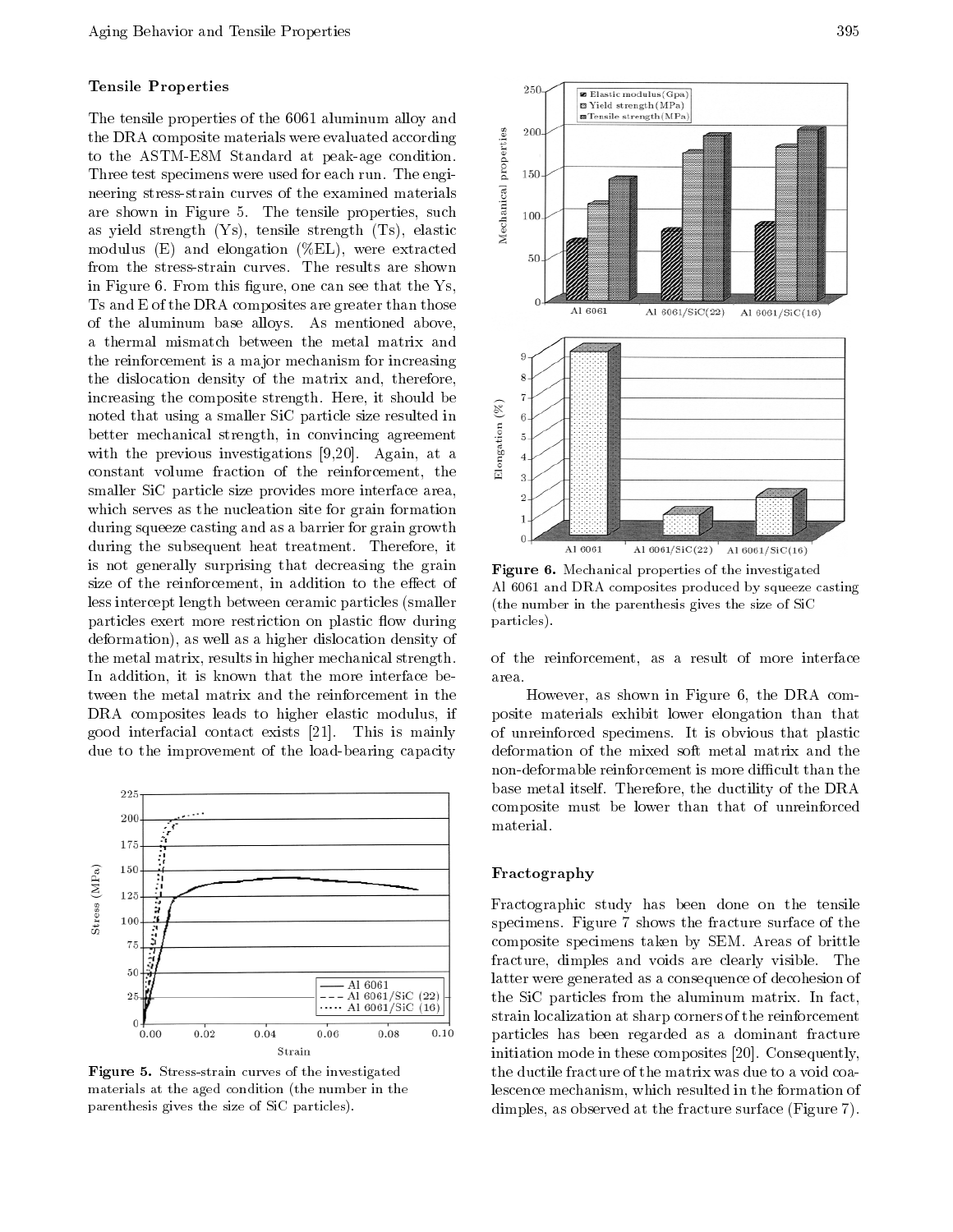

(a) 16  $\mu$ m SiC particles



(b) 22  $\mu$ m SiC particles

Figure 7. The fracture surface of the tensile tests for the Al 6061/SiC composites.

# **CONCLUSION**

In this investigation, the squeeze casting process was successfully implemented for producing high quality DRA composites containing 30v/o SiC particles. SiC preforms were manufactured by mixing SiC powder, having 16 and 22  $\mu$ m particle sizes, with colloidal silica as <sup>a</sup> binder. It was found that in comparison to the <sup>6061</sup> aluminum alloy, the precipitation kinetic was accelerated by adding the reinforcement. This effect reduced the time for obtaining the maximum hardness by the aging heat treatment. The reason for the improvement of the kinetics of GP zone formation is related to the higher dislocation density of the metal matrix, due to the thermal mismatch. This not only enhances the nucleation rate (heterogeneous nucleation), but also affects the diffusion rate of the solute elements. Decreasing the SiC particle size improved the impact of this phenomenon, i.e., the peak hardness was shifted to a shorter time. Consequently, better mechanical strength and stiffness were obtained. However, the ductility of the composite material was lower than that of the unreinforced specimen. Here, using the smaller SiC particle size resulted in better tensile ductility and stiffness. The fracture surface of the composite material consisted of voids, which were formed by the strain localization at sharp corners of the SiC particles. These voids were then coalesced during tensile loading, resulting in the formation of a dimple appearance at the fracture surface.

# REFERENCES

- 1. Huda, D., El Baradie, M.A. and Hashme, M.S.J. "Metal-matrix composites: Material aspects, Part 2", Journal of Materials Processing Technology, 37, p 529 (1993).
- 2. Kruger, K. and Wagner, M. \Composites with isolated metallic nano-particles", International Polymer Science and Technology, 25(2), Tl (1998).
- 3. Semsarzadeh, M.A. "Interpenetrating network of metal polymer composites (INMPC) of polycarbonate", Journal of Polymer Science, Part C: Polymer Letters, 25, p 447 (1987).
- 4. Semsarzadeh, M.A. \Interpenetrating network of metal polymer composites (INMPC)", Journal of Poly mer Science, Part C: Polymer Letters, 23, <sup>p</sup> <sup>183</sup> (1985).
- 5. Naguchi, T., Murakami, S., Gotoh, K., Yamaguchi, Y. and Deki, S. "Dispersion of gold ultra fine particles into rapidly quenched nylon", Journal of Material Science Letters, **11**, p 779 (1992).
- 6. Das, D., Basu, S. and Paul, A. \PVC-Cu composites with chemically deposited ultra fine copper particle", Journal of Materials Science, **15**, p 719 (1980).
- 7. Bhattacharyya, S.K., Basu, S. and Sadhan, K. "Effect of particle size on the mechanical properties of PVC-Cu particulate composites", Journal of Materials Science, 13, p 2109 (1978).
- 8. Engineering Materials Handbook, 2, Engineering Plastics, ASM International, Metals Park, OH, USA (1997).
- 9. Hwu, B., Lin, S. and Jahn, M. "Effect of process parameters on the properties of squeeze cast SiCp-<sup>6061</sup> Al metal matrix composite", Materials Science and Engineering, A207, p 135 (1996).
- 10. Gupta, M. and Surappa, M.K. "Effect of weight percentage of SiC particles on the aging behavior of Al 6061/SiC metal matrix composites", Journal of Materials Science Letter, 14, p 283 (1995).
- 11. Nitsham, A.E. "New applications for aluminum-based metal matrix composites", Light Metal Aging, <sup>p</sup> <sup>54</sup> (1997).
- 12. Ibrahim, I.A., Mohamad, F.A. and laverni, E.J. \Particulate reinforced metal matrix composites- <sup>A</sup> review", Journal of Materials Science, 26, <sup>p</sup> <sup>1137</sup> (1991).